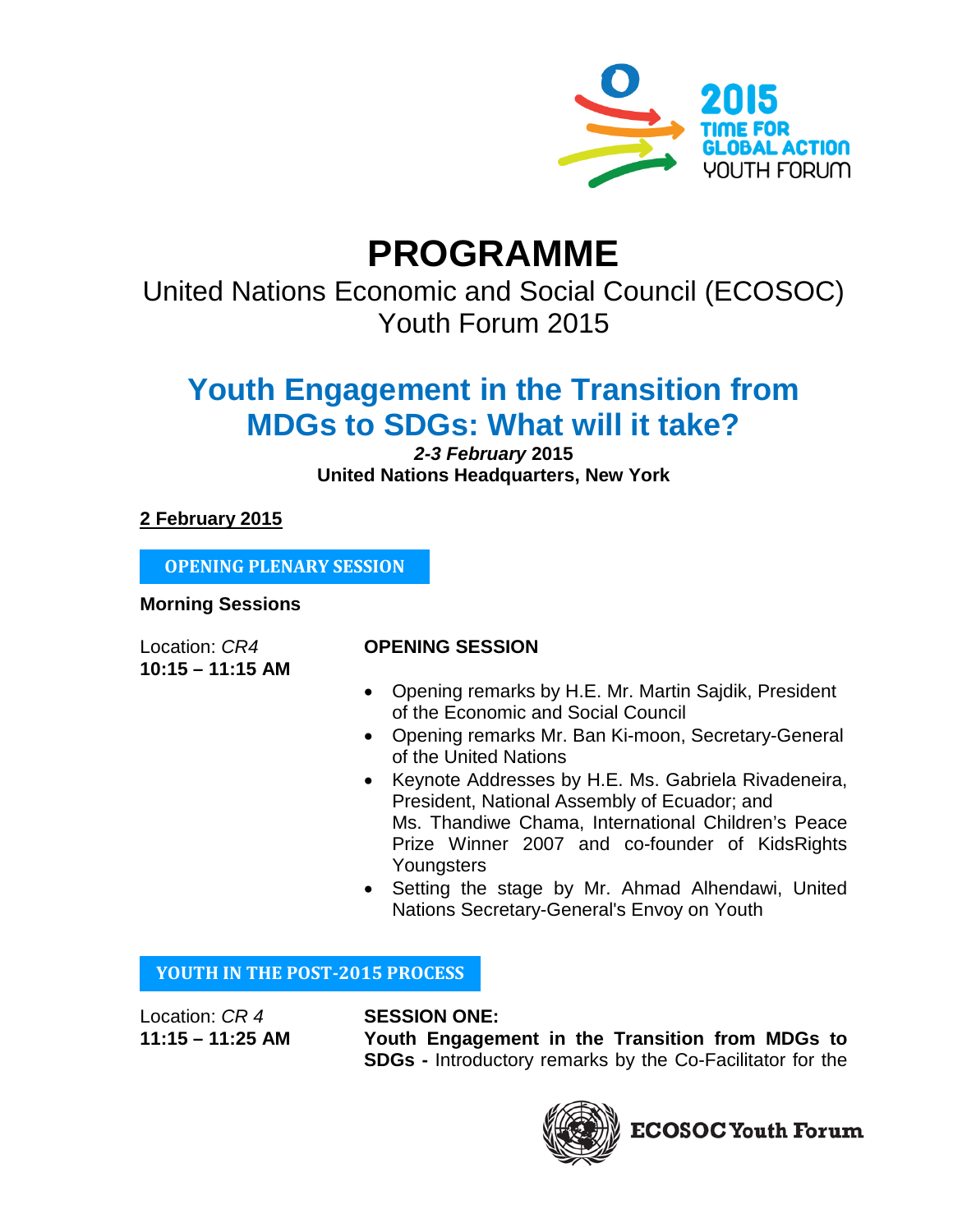

consultations and intergovernmental negotiations on the post-2015 development agenda

- H.E. Mr. David Donoghue, Ambassador and Permanent Representative of Ireland to the United Nations
- H.E. Mr. Macharia Kamau, Ambassador and Permanent Representative of Kenya to the United **Nations**

## Location: *CR 4* **SESSION ONE (Continued):**

# **11:25 AM – 1:00 PM Youth Engagement in the Transition from MDGs to SDGs**

• Setting the stage for thematic breakout discussions Mr. Paul Ladd, Head, Team on the post 2015 Development Agenda, Bureau for Policy and Programme Support, United Nations Development Programme

Theme: Process and consultations Moderators: Mr. Beppe Lovoi, Department of Economic and Social Affairs, United Nations; and Mr. Jilt van Schayik, UN Youth Delegate of the **Netherlands** Room A

Theme: Accountability

Moderators: Ms. Noella Richard, Bureau for Policy and Programme Support, United Nations Development Programme; and Ms. Jean Manney, US Country Representative, Restless Development Room B

Theme: Measurement Moderators: Mr. Serge Kapto, Bureau for Policy and Programme Support, United Nations Development Programme, and Ms. Maribel Ullmann, Plan International Room E

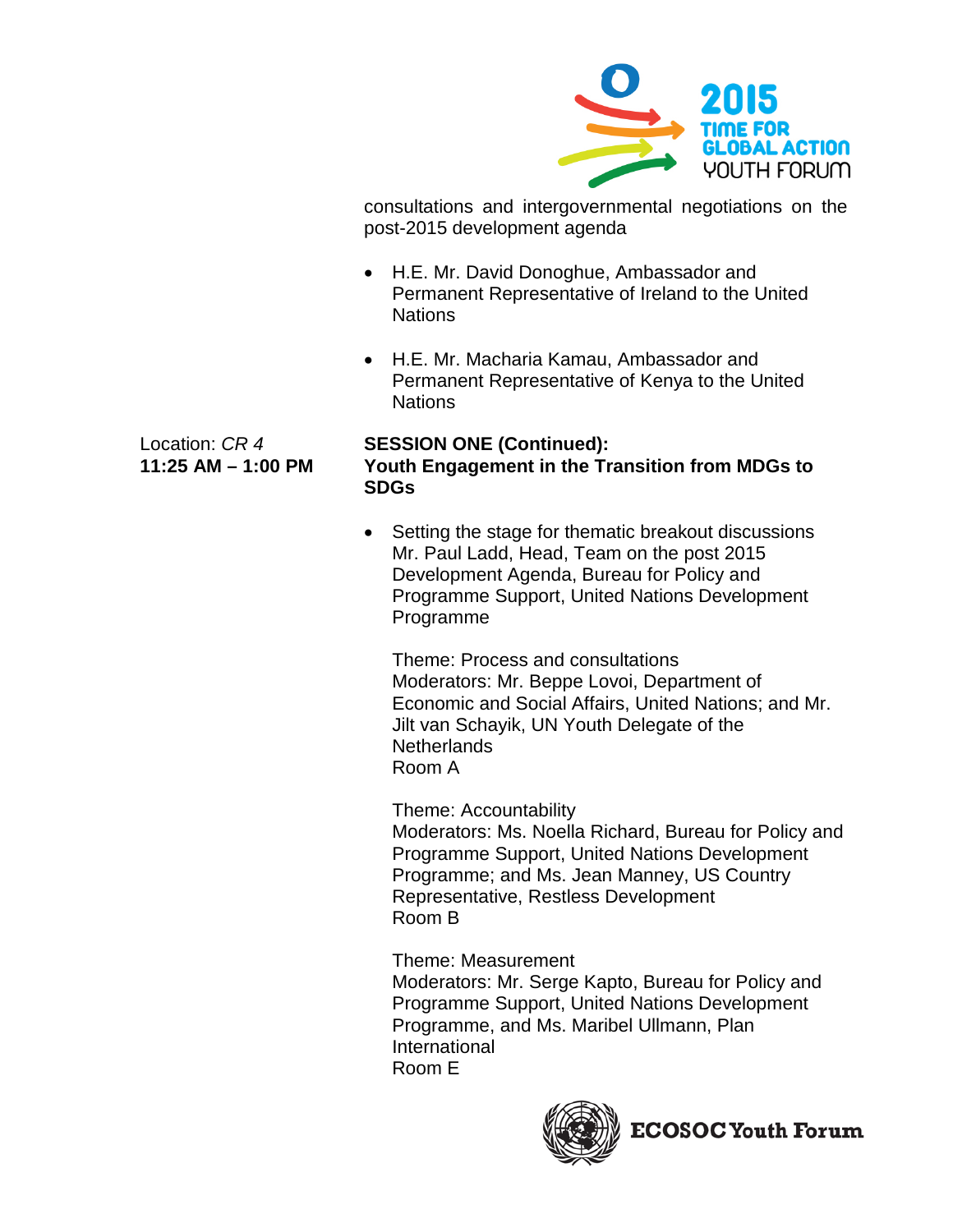

Theme: Partnerships, Capacity Building and Implementation Moderators: Ms. Maria Kloss, United Nations Industrial Development Organization; Mr. Dino Corell, International Labour Organization; Ms. Elizabeth Niland, Department of Economic and Social Affairs, United Nations; and Mr. Aashish Khullar, United Nations Major Group for Children and Youth Room 8

# **WPAY+20**

| <b>Afternoon Session</b>               | SESSION TWO: WPAY+20 and the Post-2015<br>Development Agenda: Panel and Interactive Dialogue<br>(Conference Room 4)                                                                                                                                                                                                                                                                                         |
|----------------------------------------|-------------------------------------------------------------------------------------------------------------------------------------------------------------------------------------------------------------------------------------------------------------------------------------------------------------------------------------------------------------------------------------------------------------|
| Location: CR4<br>$3:00$ PM $-$ 4:00 PM | Reflections on progress made in implementing WPAY<br>over past 20 years and recommendations on how to<br>move forward                                                                                                                                                                                                                                                                                       |
|                                        | Chair: H. E. Mr. Vladimir Drobnjak, Vice-President of<br>ECOSOC and Permanent Representative of Croatia to the<br><b>United Nations</b><br>Moderator: Mr. Ahmad Alhendawi, United Nations<br>Secretary-General's Envoy on Youth<br>Kick-off remarks: H.E. Mr. Alvaro José de Mendonça e<br>Moura Ambassador and Permanent Representative of<br>Portugal to the United Nations                               |
|                                        | Panel 1:<br>Speakers:<br>$\bullet$<br>H.E. Mr. Erion Veliaj, Minister of Youth and Social<br><b>Welfare of Albania</b><br>H.E. Ms. Susana Camarero Benitez, Secretary of<br>$\sim$<br>State for Social Services Equality, Ministry of<br>Health, Social Services and Equality of Spain<br>Mr. Andrew Rabens, Special Adviser for Global<br>$\blacksquare$<br>Youth Issues at the Department of State in the |

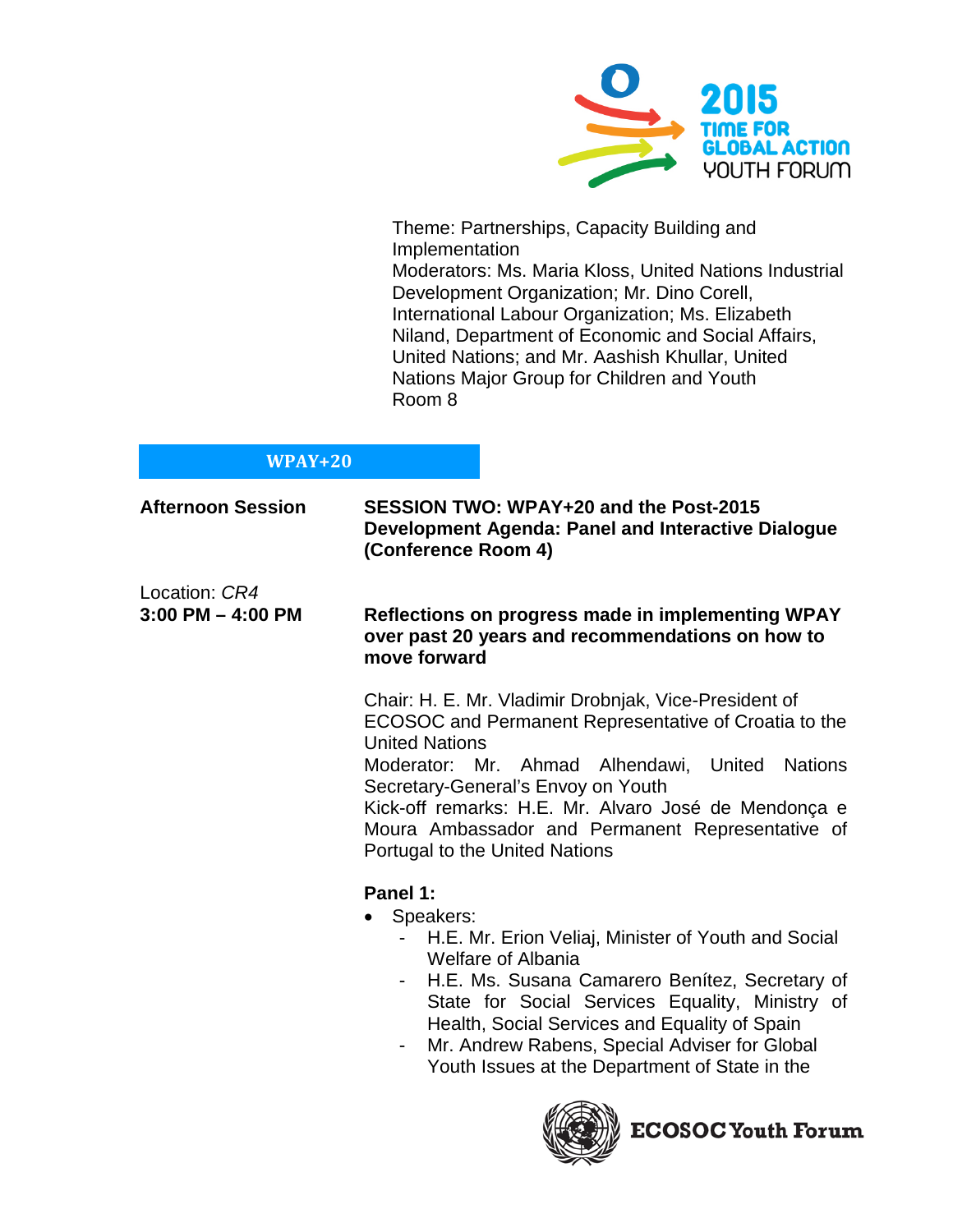

Office of the Under Secretary for Public Diplomacy and Public Affairs, U.S.A

- Mr. Faisal al Tenaiji, President of the Board of the Forum of Young Parliamentarians of the IPU, Member of Parliament of the United Arab Emirates
- Ms. Afou Chantal Bengaly, Pan African Coordinator MIEC/IMCS - Pax Romana
- **4:00 PM – 4:30 PM** Interactive discussions

**4:30 PM – 5:30 PM Panel 2:**

- 
- Speakers:
	- H.E. Mr. Salifou Dembele, Minister of Labor, Vocational Training and Youth of Burkina Faso
	- H.E. Mr. José Manuel Romero Coello, Director General of the Mexican Institute of Youth
	- H.E. Mr. Cristian Cosmin, Secretary of State, Ministry of Youth and Sport of Romania
	- Mr. Juan Carlos Reyes, Director of Colombia Joven
	- Ms. Li Qing, Deputy Secretary-General of All-China Youth Federation
	- Mr. Joan Conca Domenech, Vice-President of the European Youth Forum
- **5:30 PM – 6:00 PM** Interactive discussions

# **3 February 2015**

**Morning Sessions**<br>Location: *CR4* 

Location: *CR4* **OPENING SESSION**

# **YOUTH AND AFRICA**

Location: *CR4* **SESSION THREE:**

# **10 AM – 11:30 AM Youth on the Rise: Youth Participation in Africa**

• Chair: H.E. Mr. Mohamed Khaled Khiari, Vice-President of ECOSOC and Permanent Representative of Tunisia to the United Nations

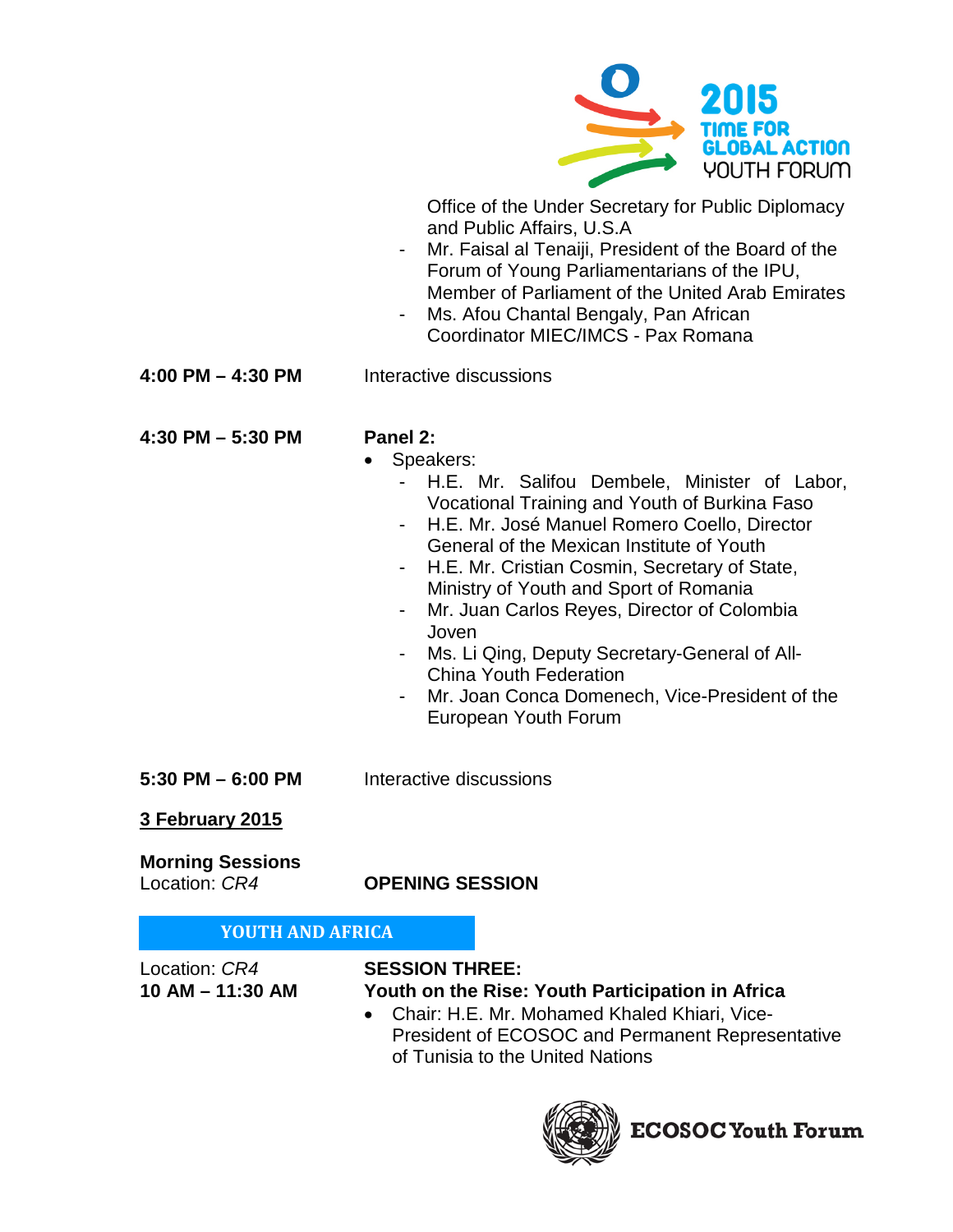

- Moderator: Mr. Chernor Bah, Co-Founder A World at School and Founding Chair, GEFI Youth Advocacy Group
- Speakers:

-Mr. Ibrahim Ceesay, Chair-African Youth Alliance on Post 2015 and Reference Group Member of Action/2015 Global Campaign -Ms. Rachel Nyaradzo Adams, Associate Director for Africa, Yale University -Ms. Yvonne Akoth, Posty-2015 Ambassador of the World Association of Girl Guides and Girl Scouts (WAGGGS) -Mr. Eric Niragira, founder and Executive Director of CEDAC

Interactive discussions

# **GENDER EQUALITY**

Location: *CR4* **SESSION FOUR:**

**11:30 AM – 1:00 PM Gender Equality and Youth: 20 Years since the Beijing Platform for Action and onwards to a Post-2015 Development Framework**

- Chair: H.E. Ms. María Emma Mejía Vélez, Vice-President of ECOSOC and Permanent Representative of Colombia to the United Nations
- Moderator: Ms. Femi Oke, Journalist, Al Jazeera
- Speakers: -Ms. Vivian Onano, Education Spokesperson for Moremi Africa, and Global Youth Ambassador for "A World at School" -Ms. Mirna Ines Fernández, Professor, EMI University Member, World Association of Girl Guides and Girl **Scouts**

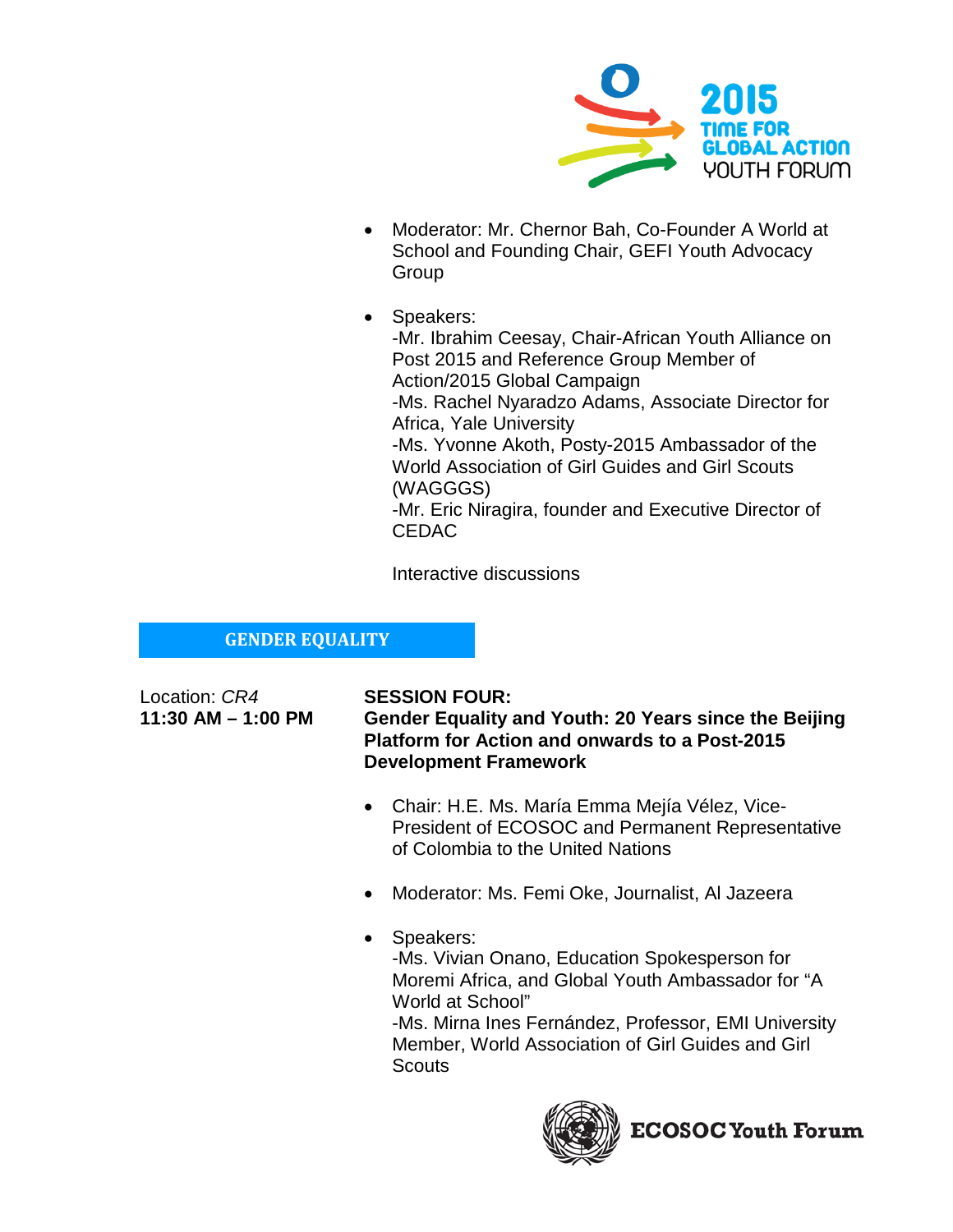

-Ms. Melissa Ruvimbo Kubvoruno, Member, Rozario Memorial Trust & the World Young Women's Christian Association (YWCA)

- Mr. Dakshitha Wickremarathne, Social worker and Member of the Global Civil Society Advisory Group (GCSAG)

Interactive discussions

## **Lunch break**

**YOUTH: NATIONAL, REGIONAL AND GLOBAL PROCESSES**

# **Afternoon Session**

| Location: CR4         | <b>SESSION FIVE:</b>                        |
|-----------------------|---------------------------------------------|
| $3:00$ PM $-$ 4:30 PM | <b>Global, Regional and other Processes</b> |

- Moderator: H.E. Mr. Martin Sajdik, President of the Economic and Social Council
- Keynote speaker: Ms. Edeltraud Glettler, Director General for European, International and Social Policy Issues of the Ministry of Labour, Social Affairs and Consumer Protection of Austria presenting the various measures in the field of youth employment in Austria
- Speakers:

-Mr. Andreas Karsten, co-founder, youthpolicy.org, presenting the outcomes of the First Global Forum on Youth Policies

-Mr. Alejo Ramirez, Secretary-General, Ibero-American Youth Organization (OIJ), presenting the outcomes of the Meeting of the Ibero-American Youth under the 24th Summit of the Heads of Ibero-American States and Governments

-Mr. Ma-Umba Mabiala, Director of Education and Youth, International Organization for La Francophonie (OIF) presenting on the outcomes of the  $15<sup>th</sup>$  Summit

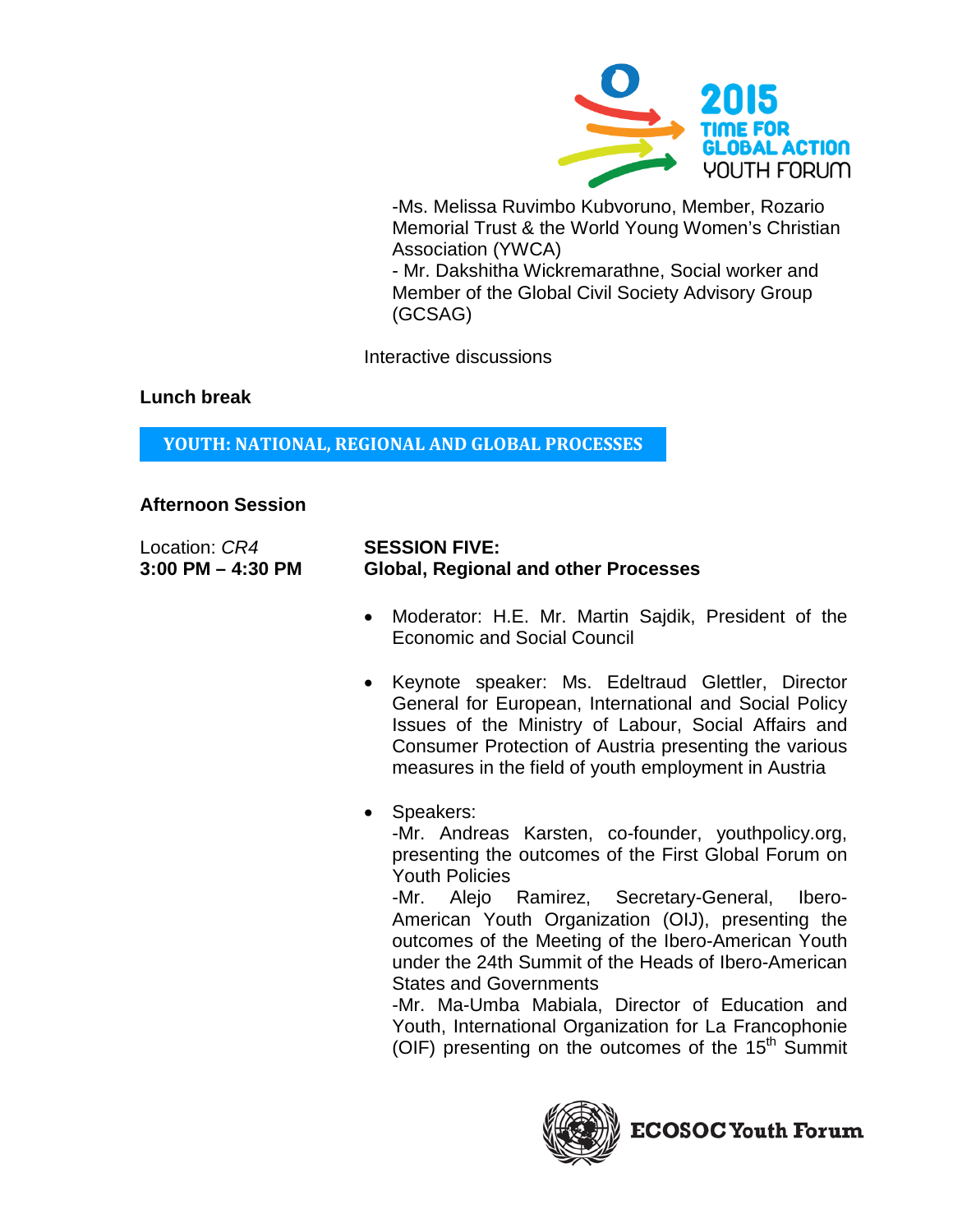

of the La Francophonie and the adoption of the new Youth Strategy

-Mr. Yama Akbari, Hope XXL Foundation presenting the Liemers List

- Mr. Nicholas Bian, Chair of World Bank Group Youth Summit presenting on the outcomes of the 2014 WBG Youth Summit

- Ms. Marija Lugarić, Member of the Board of the Forum of Young Parliamentarians of the IPU, Member of the Parliament of Croatia presenting on the outcomes of the First IPU Global Conference of Young Parliamentarians

Interactive discussions

# **4:30 PM – 4:45 PM** Financing Sustainable Development: Investing in Youth

- Chair: H.E. Ambassador Mr. Oh Joon, Vice-President of ECOSOC and Permanent Representative of the Republic of Korea to the United Nations
- H.E. Mr. George Wilfred Talbot, Ambassador and Permanent Representative of Guyana to the United Nations, Co-Facilitators for the preparatory process of the Third International Conference on Financing for **Development**
- H.E. Ms. May-Elin Stener, Chargé d'Affaires, Permanent Mission of Norway to the United Nations
- Ms. Anne-Birgitte Albrectsen, UNFPA Deputy Executive Director presenting 2014 State of World Population Report on the Power of 1.8 Billion Adolescents, Youth and the Transformation of the Future

# **4:45 PM – 5:40 PM KEY MESSAGES AND NEXT STEPS**

**"Youth Engagement in the Transition from MDGs to SDGs"**